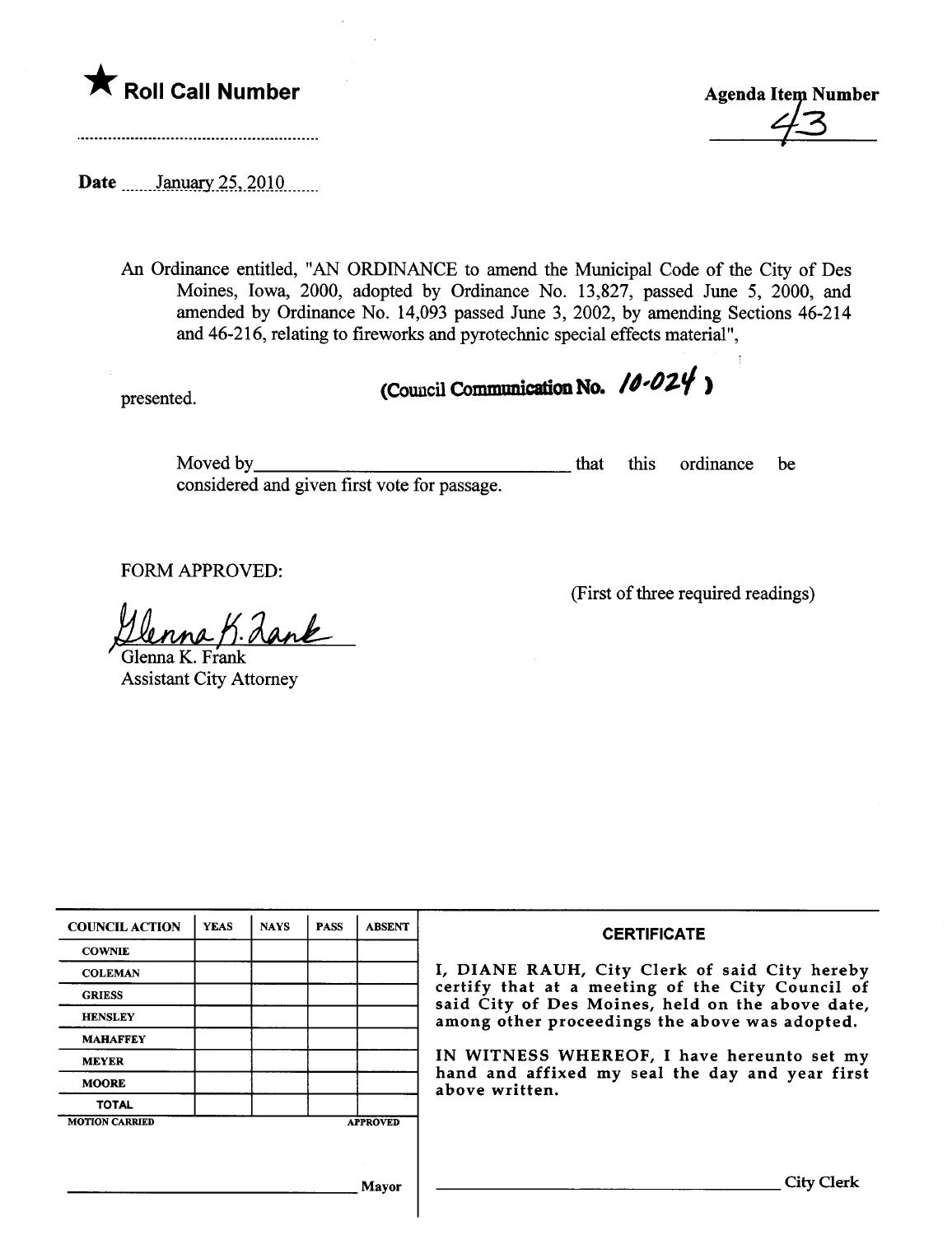## ORDINANCE NO.

13

- AN ORDINANCE to amend the Municipal Code of the City of Des Moines, Iowa, 2000, adopted by Ordinance No. 13,827, passed June 5, 2000, and amended by Ordinance No. 14,093 passed June 3,2002, by amending Sections 46-214 and 46-216, relating to fireworks and pyrotechnic special effects material.
- Be It Ordained by the City Council of the City of Des Moines, Iowa:

Section 1. That the Municipal Code of the City of Des Moines, Iowa, 2000, adopted by Ordinance No. 13,827, passed June 5, 2000, and amended by Ordinance 14,093 passed June 3, 2002 is hereby amended by amending Sections 46-214 and 46-216 relating to fireworks and pyrotechnic special effects material, as follows:

## Sec. 46-214. Permits required.

For the purpose of this article, a permit shall be obtained to:

- (1) Conduct a fireworks display.
- (2) Compound, store or use pyrotechnic special effects material.
- (3) Conduct a display involving fire, open flames or flammable material other than fireworks or pyrotechnic special effects material.

## Sec. 46-216. Insurance and indemnification for display.

(a) Unless otherwise specified in this section, Thethe applicant for the permit required by this article shall, at the time application is made for a permit, attach thereto a certificate of insurance naming the applicant and the city as insureds in the sum of not less than \$5,000,000.00, provided that the fire chief or risk manager at his or her discretion or